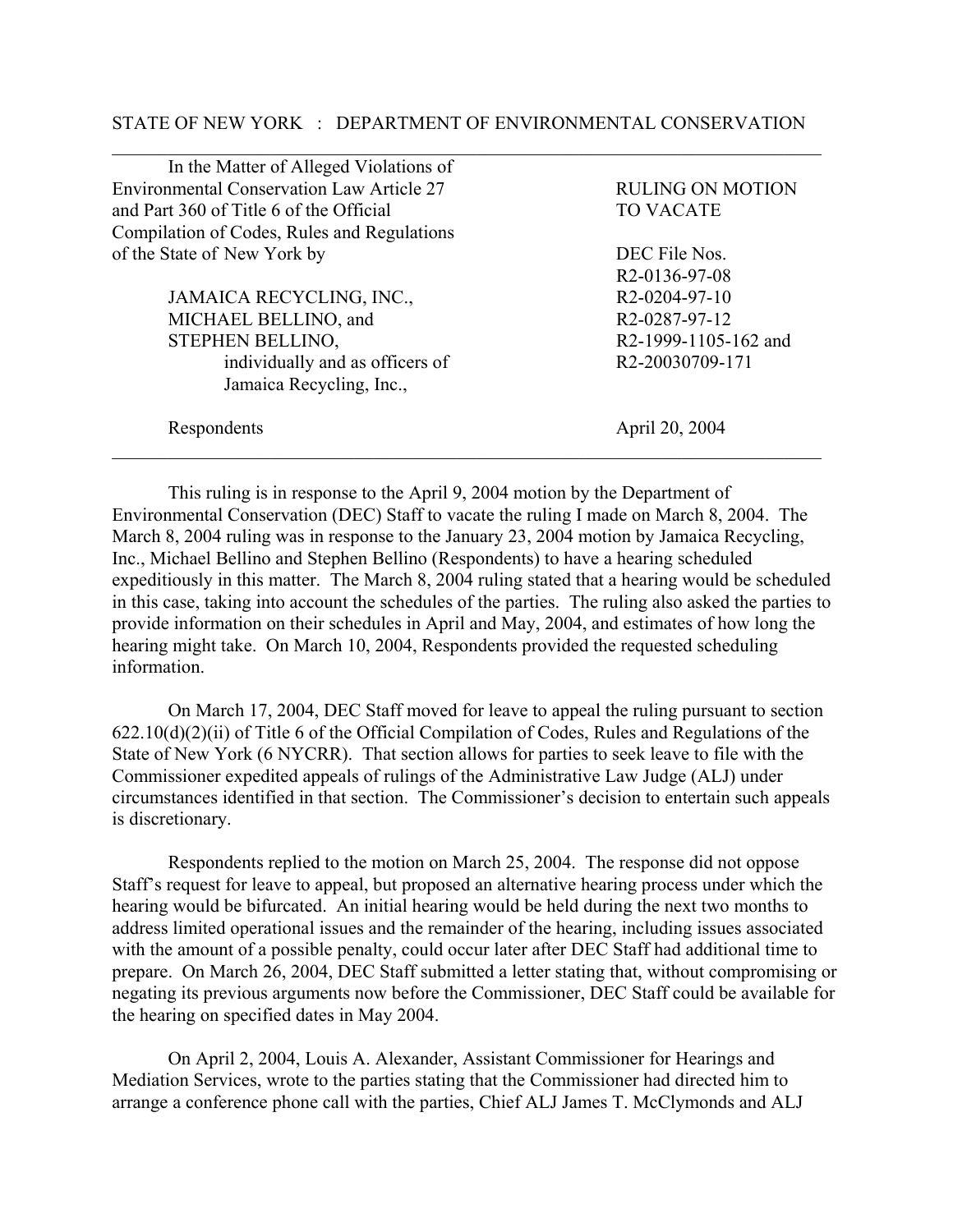Susan J. DuBois to attempt to reach a consensus on hearing dates and procedures. The conference phone call took place on April 7, 2004. Assistant Commissioner Alexander, Chief ALJ McClymonds, ALJ DuBois, counsel for Respondents James P. Rigano, Esq., DEC Regional Attorney Louis P. Oliva, Esq., and Assistant Regional Attorney John Nehila, Esq. participated in the conference phone call.

During the conference call, Mr. Nehila stated that DEC Staff would agree to start the hearing on the dates identified in DEC Staff's letter, but would also request that I vacate the March 8, 2004 ruling. Neither party wished to proceed with a bifurcated hearing. April 9, 2004 was identified as the date for DEC Staff to move to vacate the March 8, 2004 ruling, with April 14, 2004 as the date for Respondents to reply to the motion for vacatur. There was discussion of what dates were available for the hearing on the calendars of the parties and the ALJ.

On April 9, 2004, DEC Staff submitted a motion to vacate the March 8, 2004 ruling. The motion stated that an ALJ has authority to rule on a vacatur motion and discussed provisions of 6 NYCRR Part 622 and the Civil Practice Law and Rules that govern or provide guidance on the procedures and grounds for such motions. DEC Staff argued that, in view of the agreement on hearing dates, Respondents would not be prejudiced by vacatur of the ruling. DEC Staff also stated that the ruling is essentially moot but for the impact that it may have on future DEC enforcement efforts, which would cause Staff to continue pursuing its appeal if the ruling is not vacated, leading to an inefficient expenditure of time.

Respondents replied on April 14, 2004, stating that DEC Staff had not shown why the ruling should be vacated. Respondents also stated that very recently, Jamaica Recycling had a new business development that reduced the company's need for an expedited hearing and that also might lead to settlement of the enforcement action. Respondents did not describe the nature of the new business development. Respondents asked that the ruling not be vacated, that DEC Staff be required to proceed with its appeal, and, based on the new business development, that the hearing not proceed in May 2004. Respondents did not propose any new dates or the approximate length of an adjournment.

DEC Staff replied to the April 14, 2004 letter on April 15, 2004. This reply stated that Respondents had presented a proposal earlier in the week and that DEC Staff had responded by making a new settlement offer but had indicated that if an agreement was not reached by April 30, 2004, DEC Staff would not agree to postpone the May hearing dates. DEC Staff said it intended to proceed with the hearing on May 10, absent a ruling from the ALJ to the contrary, if the matter is not settled by April 30, 2004. DEC Staff noted that the reply was made without compromising or negating its previous arguments.

Ruling: Since hearing dates have now been agreed upon by the parties, Respondents January 23, 2004 motion that a hearing be scheduled expeditiously is moot. In addition, based upon Respondents' April 14, 2004 assertion that the new business development reduced the company's need for an expedited hearing, the circumstances that led to the motion appear to